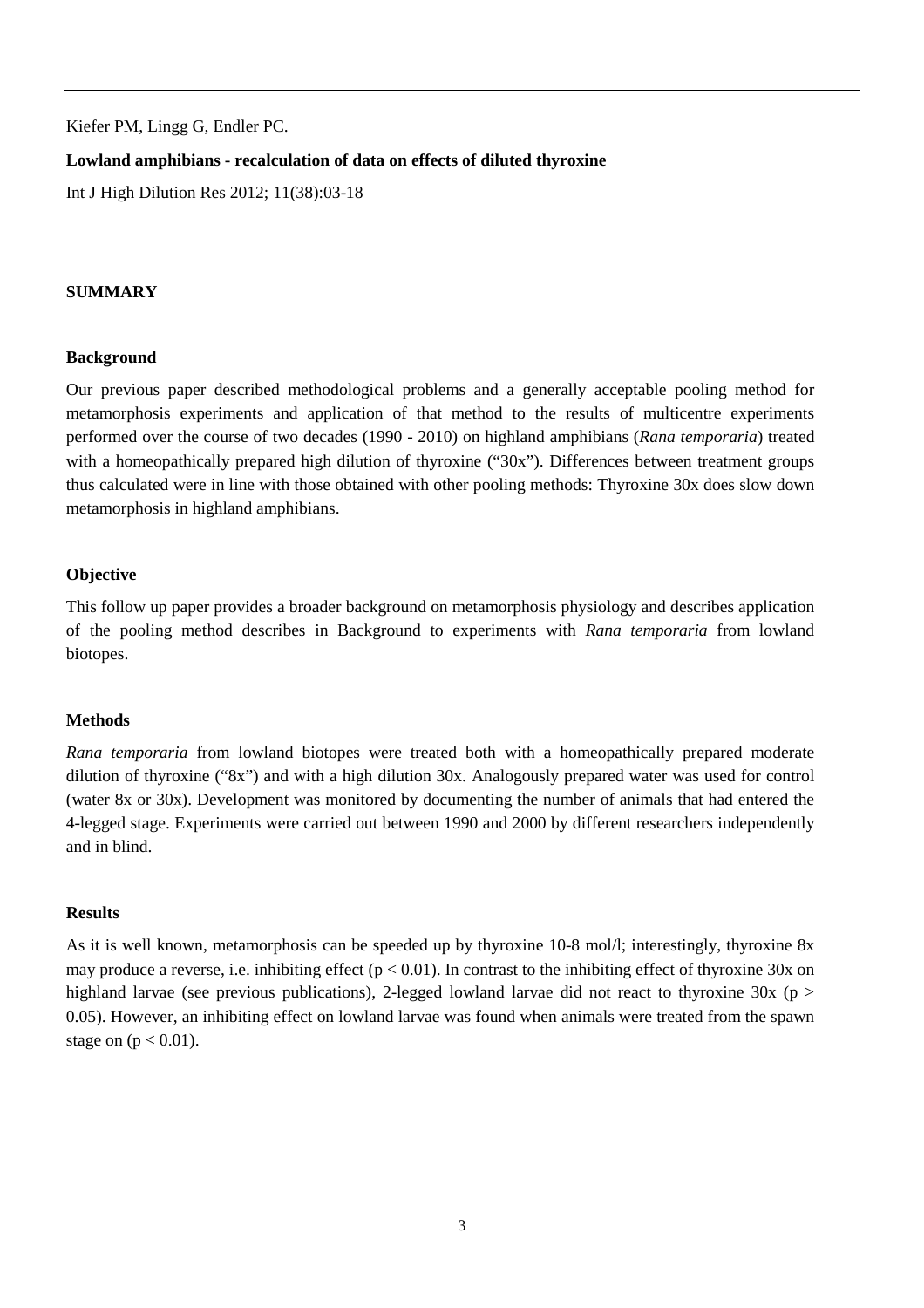# **INTRODUCTION**

### **Research topics in homeopathy**

A number of studies regarding fundamental research on homeopathy are available in the literature [1-13]. For example, intoxication studies are an interesting tool for research in this field. In such studies, an organism is first intoxicated with an agent in a sufficiently high dose and then an attempt at detoxification or "cure" is made by application of the same agent prepared according to homeopathic procedures, i.e. in a process of stepwise dilution and agitation ("potentization") [5,10,13].

This paper review and discusses research results obtained between 1990 and 2000 by the author and his workgroup with a non-invasive experimental model in amphibians, as well as by independent colleagues that took part in multi-researcher studies employing the same model.

Sensitivity of amphibian metamorphosis to substances prepared according homeopathic procedures was first described by Koenig in the 1930s [14]. In some of the experiments reported here, animals were hyperstimulated with thyroxine before an attempt at "cure" was made by the application of thyroxine in potentiated form.

### **Physiology of amphibian metamorphosis**

Thyroxine (tetraiodothyronine,  $T_4$ , a thyroid hormone) plays an important role in the regulation of metamorphosis speed in amphibians. When thyroxine is added to an aquarium water to attain final concentration 1.1 or 2.2 x  $10^{-8}$ mol/l, it induces or accelerates the metamorphosis of amphibians respectively [15,16]. Thyroxine concentration 1.1  $x$  10<sup>-7</sup> mol/l or lower causes an acceleration of development to such extent that deformities appear in the animals [17]. In previous experiments, L-thyroxine sodium pentahydrate (Sigma) at concentration 1.1 x  $10^{-8}$  mol/l in the basin water caused 10-30% metamorphosis acceleration. Lack of thyroxine due to thyroidectomy brings metamorphosis to a standstill [16,17].

It was further found that hypophysectomized *Rana pipiens* larvae immersed in different concentrations of thyroxine at an early non-feeding stage before gill appearance only reach certain developmental stages and then remain in them. This was inferred from experiments where immersion at concentration 2.2 x  $10^{-12}$  mol/l DL-thyroxine sufficed only to reach an early two-legged stage, whilst immersion at concentrations about 2.2 x  $10^{-10}$  mol/l and 6.7  $\bar{x}$  10<sup>-10</sup> mol/l were necessary in order for larvae to reach the four-legged and juvenile stage, respectively [18].

Amphibian larvae are reported to be sensitive to thyroxine from very early stages on – even before gill reduction [19-22]. Premature tail shrinkage can be induced in early stages; this effect, however, can be achieved in twolegged tadpoles after a much shorter period of thyroxine treatment. This is the outcome of a study where larvae from non-feeding stages up to the two-legged stage reacted with tail shrinkage to 5.6 x  $10^{-8}$  mol/l thyroxine solution at 23°C. Tail shrinkage occurred in all tadpoles, the latent period of response was 14.2 days in animals in the larvae non-feeding stage and 4.9 days in two-legged tadpoles [22]. It is generally agreed that most larval tissues become responsive to thyroid hormones well before significant amounts of thyroid hormones are available [23]. Sensitization appears to develop successively according to type of tissue, the hind-limb buds are the last ones to respond in early tadpole development. Gill shrinkage induced by exogenous thyroxine has been reported for a urodele [21].

As a whole, thyroxine plays a more important role as active hormone in pre-metamorphic tadpoles than it is thought to play in mammals development [24]. Responses to triiodothyronine  $(T_3)$  can be provoked after only two to four days, i.e. earlier than  $T_4$  [20]. No literature was found on the effects of thyroxine sodium pentahydrate.

The natural plasma level of iodine / thyroxine changes during and after spontaneous metamorphosis, with slow increase during the two-legged stage, rapid increase during the four-legged stage with culmination shortly before onset of tail reduction, and then rapid decrease during tail reduction [25]. This high plasma level is interpreted as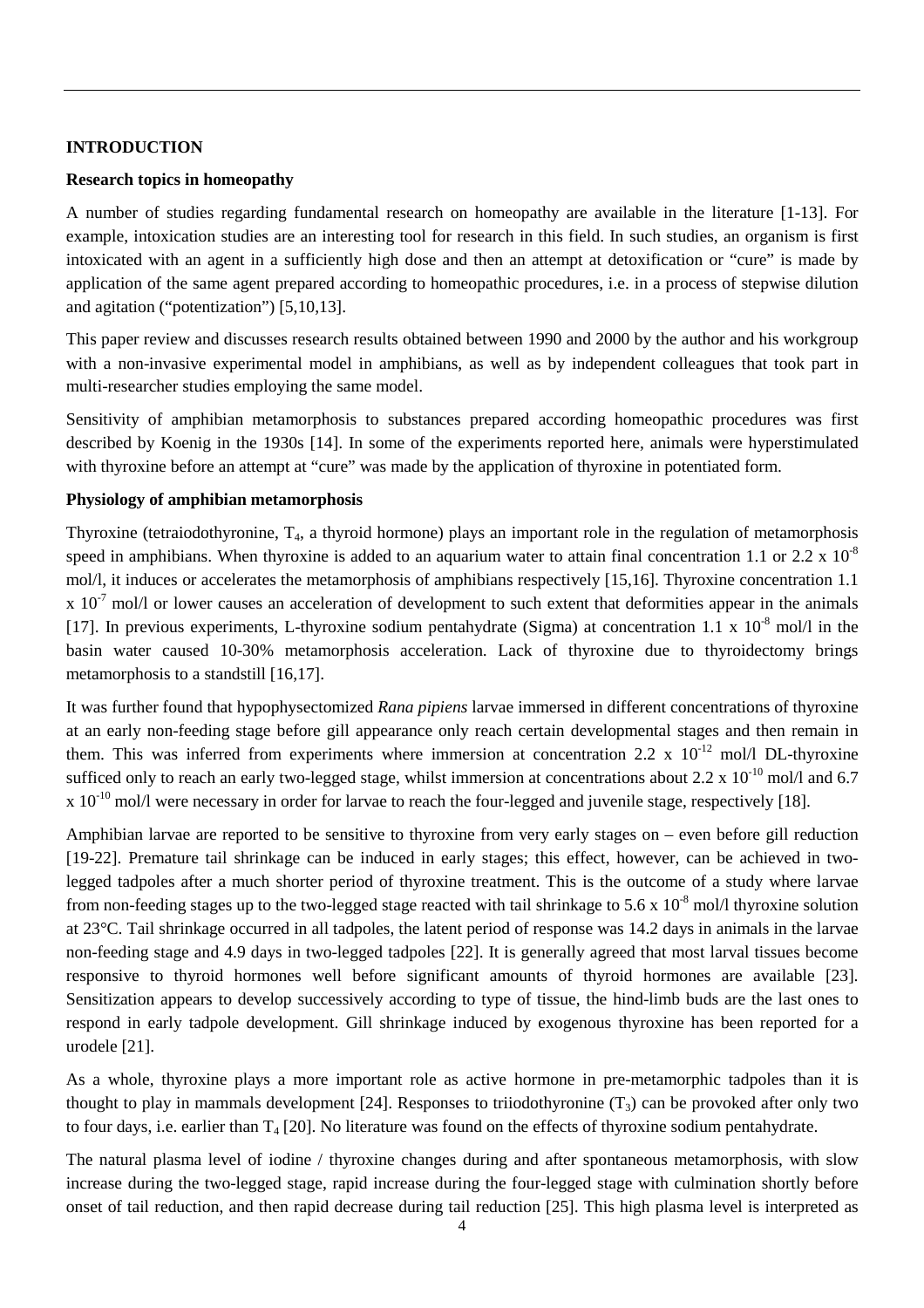due to increased synthesis of thyroid hormone before tail reabsorption begins [26], due to higher release into the circulation and increased tissue saturation with thyroxine. Tissue would become increasingly avid for thyroxine before plasma level increases [23].

As a rule and as known from experiments with radioiodine, iodine begins to be trapped and stored already at the non-feeding stages prior to the appearance of thyroid follicles and independent of thyroid-stimulating hormone (TSH) stimulation [27,28]. Iodine uptake rises about 15-fold during the two-legged stage [28] and peaks upon transition to the four-legged stage [29,30]. This is assumed to be the period of most active synthesis and storage of thyroid hormone, before stored hormone is released to mediate climax (see above). After tadpoles entered the fourlegged stage, but before tail shrinkage, iodine absorption is reduced to a small percentage [23]. This results from thickening of the skin, shrinkage of the gills and cessation of feeding. Experiments showed that reactions can still be induced when iodine is injected, but not when it is added to the water around animals [28,31]. However there is already accumulation of iodine in the gut during this phase [32].

When animals are treated with moderate doses of  $NaClO<sub>4</sub>$  in order to block their thyroid gland before the twolegged stage, metamorphosis does not proceed. In a variant of this experiment performed in small scale, tadpoles were treated with NaClO<sub>4</sub> when their hind legs were already developed, whereupon metamorphosis continued (*Bufo viridis*, [25]). Furthermore, tadpoles are known to be most sensitive to stress during climax, which is when most physiological transformations occur [25].

However, thyroxine not only enhances metamorphosis; when applied at concentration 1.1 x  $10^{-6}$  mol/l (L-thyroxine sodium pentahydrate) in the basin water at the two-legged stage, it blocks amphibian development leading to deformation and ultimately death. This was found inadvertently in early experiments (personal communication by Scherer).

Interestingly, in the treated group body length increased to about 150% compared to the control group, and tail length decreased to about 50%. Front limbs only occurred in the control group, but not in the thyroxine  $10^{-6}$ -group. All tadpoles treated with thyroxine 1.1 x  $10^{-6}$  mol/l died on the sixth day of exposure, before their front limbs had appeared. At this time tadpoles in the control group had already started to enter the four-legged stage.

No literature was found on dose-effect relationship when low concentrations of thyroxine are applied to an induced/accelerated metamorphosis state. In any case, no effects are expected at concentration 1.1 x  $10^{-15}$  mol/l. This is the detection threshold of measurements performed at our laboratory during high dilution experiments to check contamination (K. Hagmueller, Institute for Zoology, University of Graz). Pilot studies on dilutions of thyroxine prepared according to homeopathic technique (1.1 x  $10^{-6}$ , final concentration in the basin water 1.1 x 10<sup>-</sup> <sup>11</sup>, "thyroxine 6x") showed interesting but as yet inconclusive results [33, p.37].

### **Research question**

The research question is whether thyroxine at different potencies (" $8x$ " = 1.1 x 10<sup>-8</sup> mol/l = final concentration in the basin water 1.1 x  $10^{-13}$  mol/l, or "30x", i.e. at concentration beyond Avogadro's limit) has any influence on metamorphosis speed in *Rana temporaria* and if so, whether such influence can be enhanced by pretreating (hyperstimulation) animals with thyroxine.

Between 1990 and 2010, the following types of study were performed: treatment from the two-legged stage on (with three sub-studies, i.e. "type I" lowland animals and thyroxine 8x, "type II" lowland animals and thyroxine 30x, "type III" highland animals and thyroxine 30x – each with two sub-types, i.e. inert animals and hyperstimulated animals); treatment from the spawn stage ("type IV", hyperstimulated lowland animals treated with thyroxine 30x). These experiments were inspired by the appeal of intoxication studies as an interesting tool for research in the field of homeopathy: an organism is first intoxicated with an agent at sufficiently high dose and then an attempt at detoxification or "cure" is made by applying the same agent in diluted and agitated ("potentiated") form.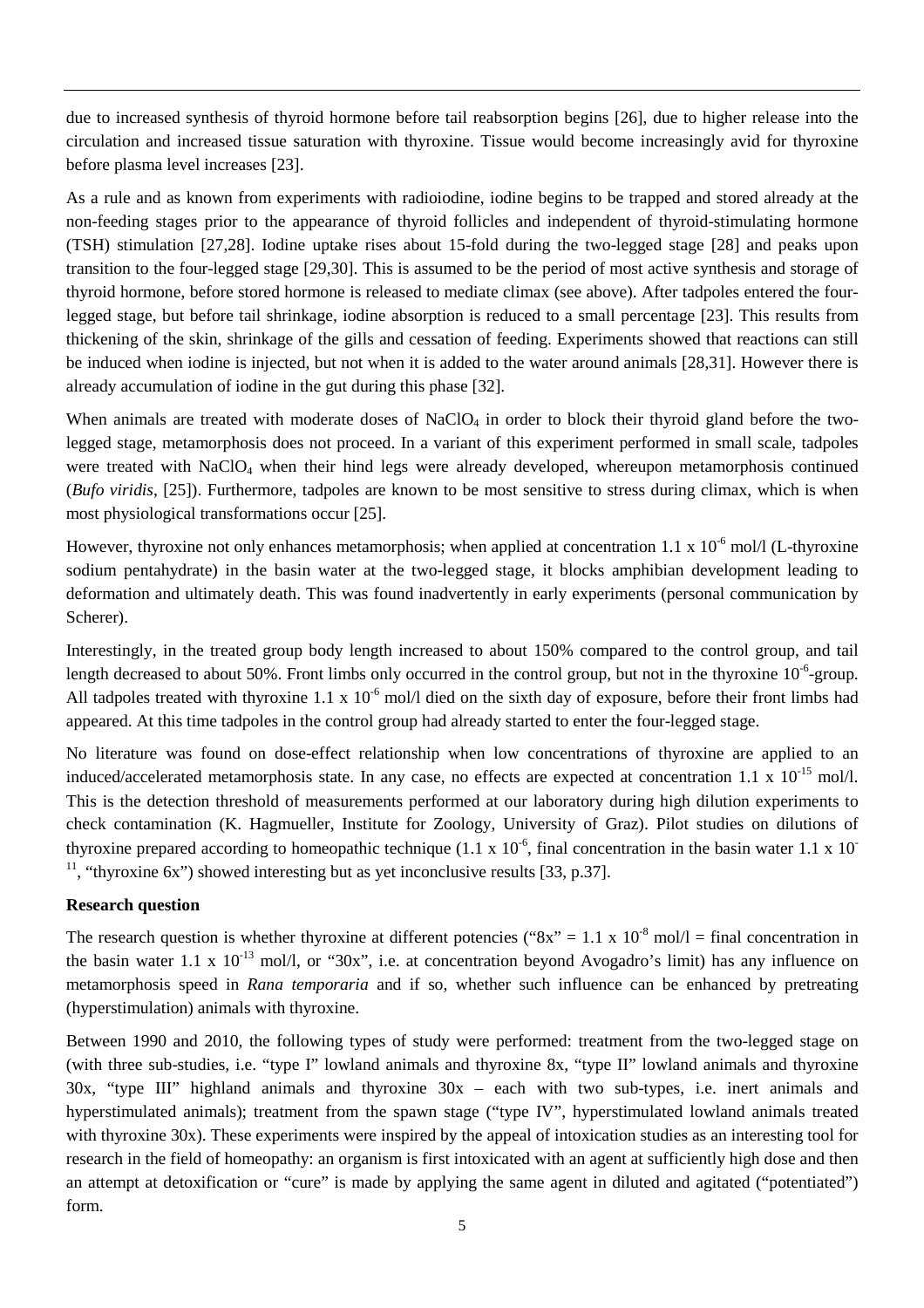Our initial choice of the amphibian model was motivated by the fact that during metamorphosis rapid increase of the thyroxine level occurs in animals that may justify the notion of an "exceptional" (albeit not intoxicated) state (studies of sub-type "inert animals"). In studies of sub-type "hyperstimulated animals", animals are artificially stimulated (i.e. "intoxicated") with thyroxine, before an attempt at "cure" is made by applying thyroxine in diluted and potentiated form.

# **METHODS**

*Rana temporaria* larvae from different biotopes (lowland, i.e. 200 – 400 m above sea level, or highland, i.e. 1,400 – 1,600 m above sea level) were treated at different stages (spawn and two-legged) with different dilutions of thyroxine prepared according homeopathic technique ("potentiation", Table 1). Analogously potentiated water was used as control. For details on the preparation process, see below.

**Type of study Source of animals b** Onset of study **Dilution used | A** - inert | **B** - hyperstimulated I lowland two-legged 8x, 24h I.I II  $II$  lowland wo-legged 30x, 24/48h II.I III III lowland spawn 30x, 48h - III

**Table 1.** Effect of diluted and agitated thyroxine on amphibian metamorphosis. Overview on studies performed. For further information, see text.

Development was monitored by documenting the number of animals that entered the four-legged stage. As a rule experiments were carried out by different researchers in parallel. All experiments were performed blind. Each laboratory had its own independent authority responsible for the blinding procedure. The same blinding method was used at each center. Substances were prepared in pairs. All substances were prepared in glass vials identifiable by the plaintext designation on the pull-off label. Blinding was performed within pairs. All solutions were left in the glass vials to avoid any extraneous influence through decanting. The plaintext labels were then removed by the blinding authority and replaced with labels bearing encoded designations. The code was not made known until after presentation of the results. For reasons of laboratory convenience (danger of cross-contamination due to intricate handling) we abstained from using more than one vial per substance.

For this survey, chi-square tests were performed for the measuring point when in experiments of type I.I and II.I (inert animals) about 70% and in experiments of type I.II, II.II or III (hyperstimulated animals; hyperstimulation in itself speeds up development by about 20%) about 90% of animals had reached the four-legged stage: frequencies (two-legged test animals / two-legged control animals / four-legged test animals / four-legged control animals) were entered in two-by-two-tables.

At that measuring point, the effect size (Cohen's d, standardized difference of means = absolute difference between means of verum and control group, divided by standard deviation (SD)) was calculated. An effect size is considered small when higher than 0.2, medium when higher than 0.5 and large when higher than 0.8. Details on further evaluation are described below.

# **Study type I, lowland animals and thyroxine 8x**

Study type I concerns the influence of thyroxine in moderate dilution prepared according to homeopathic technique (thyroxine 8x) on metamorphosis in lowland *Rana temporaria* (34). For type I.I experiments inert, i.e. non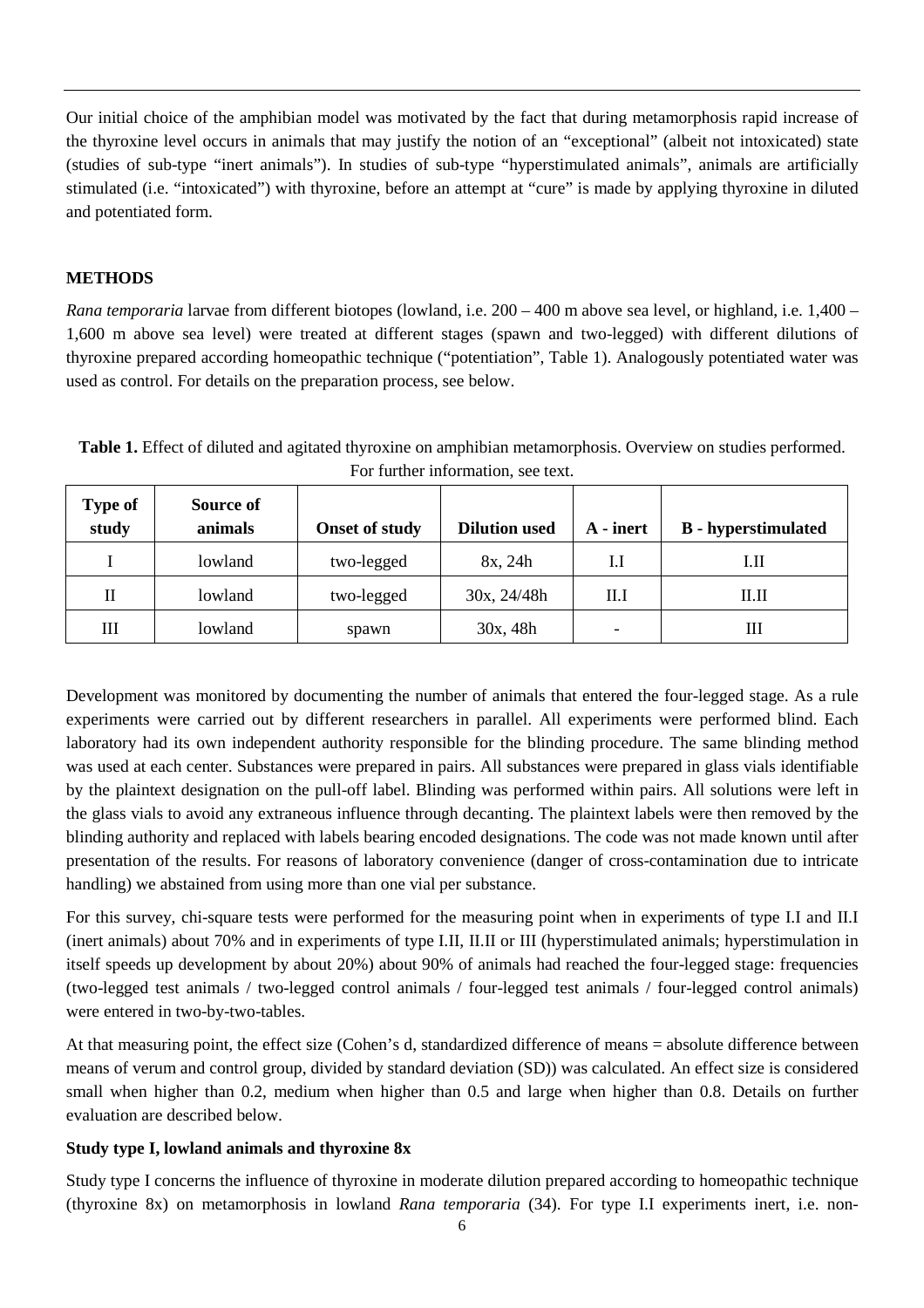pretreated lowland animals were used, and for type I.II experiments lowland thyroxine-hyperstimulated animals were used.

## *Laboratories and researchers*

The experiments of types I.I and I.II were carried out in parallel by 3 researchers: Waltraud Scherer-Pongratz, Boltzmann Institute Graz, Christa Zausner-Lukitsch, Institute of Zoology, Vienna University, and Heimo Lassnig, Federal Institute of Veterinary Investigation, Graz [34]. An additional type I.I experiment was carried out by Conrad Heckmann, Tubingen University [35].

# *Animals, staging, water and further laboratory conditions*

*Rana temporaria* larvae were taken from lowland pools ca. 300 m above sea level in Styria, Austria. The starting stage was defined as the point when the hind legs of two-legged tadpoles are straddled so that one can merely see through the triangle formed by thigh, shank, and tail (see ref 42, figure 1, left). This point of development occurs during Gosner's stage 31 [36]. Tadpoles were observed until their forelegs, which are preformed under the skin, broke through and animals had thus entered the four-legged stage (see ref 42, figure 1, right).

At a certain point of development, the forelegs break through almost instantaneously. Thus, this parameter seems well suited for defining the final stage. Inter-rater reliability of counting was assessed in collaboration with different authorities from the Institute of Zoology of Graz University as well as from the Environmental Agency of Styria County. Some counting results were also documented photographically.

Basins contained 6 l of water each (see ref 42, figure 2). Water samples from type I experiments were analyzed by Institute of Hygienics and Institute of Endocrinology of Graz University prior to the experiment. Pollutants such as heavy metals, chlorine or iodine were not found.

Twenty animals were allotted to each of a total of 60 white plastic basins according to a random procedure. This was performed in the same way in all centers, 20 basins were used in each laboratory. One by one, 20 animals were fished out of the main tub and distributed over the basins so that there was one in each. This was repeated 19 times. The purpose of this procedure was to ensure that animals were distributed homogenously as a function of their level of activity and swimming behavior in the main tub. The experimental design was the same at each center, involving a total of 20 basins distributed five basins for each of four different treatment groups (two inert groups for type I.I experiment and two hyperstimulated groups for type I.II, see below). Basins were arranged in five rows of four, each row contained two basins from each treatment group. The spatial arrangement of groups within rows alternated from one row to the next, i.e. basins with identical treatment groups were arranged in diagonals, and this arrangement was left unchanged all throughout the experiment to avoid the danger of cross-contamination through splashing. Indirect natural light was used, temperature was  $20^{\circ}C$  +/- 1°C. Tadpoles were fed blanched greens (lettuce) *ad libitum*.

# *Preparation and administration of test solutions*

A stock solution of tetraiodothyronine sodium pentahydrate  $(T_4, Sigma)$  in 40% ethanol (vol/vol) was prepared (1.1) x 10<sup>-4</sup> mol/l). To prepare test dilution thyroxine 8x, the stock solution (1.1 x 10<sup>-4</sup> mol/l) was further diluted with pure double distilled water in 4 1:10 steps at ambient temperature, and agitated after each dilution step according to standardized homeopathic pharmacotechnics [37]. Using disposable pipettes, 1 ml of the precedent dilution was added to 9 ml of water in a 20 ml vial. The vial was banged 30 times against a rubber impediment at approximately 0.5 sec intervals to create mechanical shocks. For preparation of control, 40% ethanol (vol/vol) was analogously further diluted with pure double distilled water in 4 1:10 steps and agitated after each dilution step (water 8x). Probes prepared by the same method were checked for  $T_4$  concentration by means of chemiluminescence prior to the experiment. Final thyroxine concentration of dilution thyroxine 8x in the basin water was  $1.1 \times 10^{-13}$  mol/l after the first application.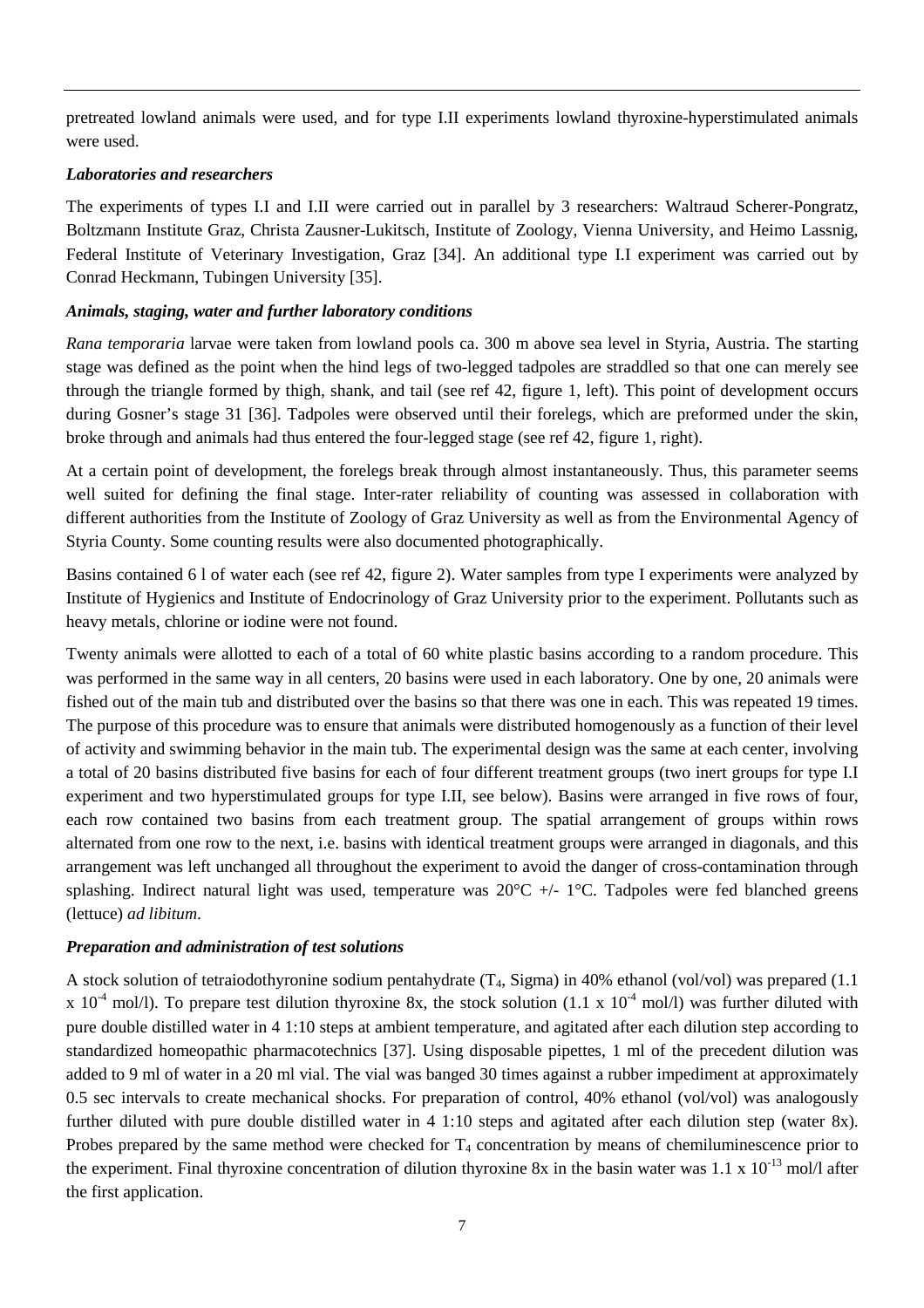Two groups of animals were exposed to stock solution diluted in the basin water (immersion in thyroxine 1.1 x 10<sup>-8</sup> mol/l, hyperstimulated groups). Two other groups were kept in tap water with an analogous concentration of ethanol. One of the hyperstimulated groups and one of the inert groups were then treated with thyroxine 8x, and the others were treated with water 8x.

As inferred from the preparation protocol, pretreatment (control versus hyperstimulation, groups ".I" and ".II", see below) consisted in immersing the animals in thyroxine or control solution containing 4 ppbv (part per billion per volume) ethanol. After the first application of thyroxine or control solution in the actual treatment phase, all four groups were immersed in thyroxine or control solution containing 40 ppqv ethanol. It was thus ensured that any differences in metamorphosis speed within either the two pretreated or two non-pretreated groups could not be attributable to ethanol.

Three microliters of probe dilutions (thyroxine 8x or water 8x) were added per animal and 300 ml of basin water (i.e. 60 microliters per 6 l-basin) at 24-hour intervals.

# *Database*

Animals were treated blindly with: a. normal water + water 8x (inert control group I.I), b. normal water + thyroxine 8x (inert test group I.I), c. thyroxine  $10^{-8}$  + water 8x (hyperstimulated control group I.II), d. thyroxine  $10^{-8}$  + thyroxine 8x (hyperstimulated test group I.II). At each center, five basins (i.e. 100 animals) were used for each of the four treatment groups. A total of 1,200 animals were involved.

No animals in the two-legged stage were lost. The few animals in the 4-legged stage that died were counted as four-legged and removed from the basin.

# *Comparison and evaluation of data*

Comparison and evaluation of data has been described in detail in (42). Measures time-points are defined on the basis of values yielded by both thyroxine 30x and water 30x groups to avoid artificial differences in variability. The range from 0% to 100% over which the fraction of four-legged animals progresses in the course of an experiment is divided into 10%-intervals and mapped on a corresponding relative time scale from 1 to 9. Each measurement is then assigned to the point (reference point) on the time scale to which it is closest (e.g. values between 46% and 54% are all assigned to reference point 5). These values are aggregated over all experiments within test- and control-group.

Main evaluation was performed by means of chi-square test at the 70%-measuring point for the inert groups (I.I) and at the 90%-measuring point for the hyperstimulated groups (I.II). Aggregate values obtained for treatment thyroxine 8x versus water 8x both in the inert and hyperstimulated groups were analyzed by way of logistic regression analysis. Cox's proportional hazards model was also applied. This method considers the time required to reach the four-legged stage and takes each data set with all reference points (days 1-10) into account [34]. In both tests the pooled data were assessed by determining p-values over the accumulated raw data at the basins level as well as the p-values at individual experiments level. Mean values and standard deviations were calculated.

# **Study type II, lowland animals and thyroxine 30x**

Study type II concerns the influence of a high dilution of thyroxine "thyroxine 30x" on metamorphosis in lowland *Rana temporaria* [33,38, and personal communication by Scherer]. For type II.I experiments inert, i.e. nonpretreated lowland animals were used, and for type II.II lowland animals hyperstimulated with thyroxine  $(1.1 \times 10^{-8})$ mol/l). Temperature was 21°C +/– 1°C. Experiments were performed by one researcher (Scherer). For further details on methods, see explanations on study type I above.

# *Preparation and administration of test solutions*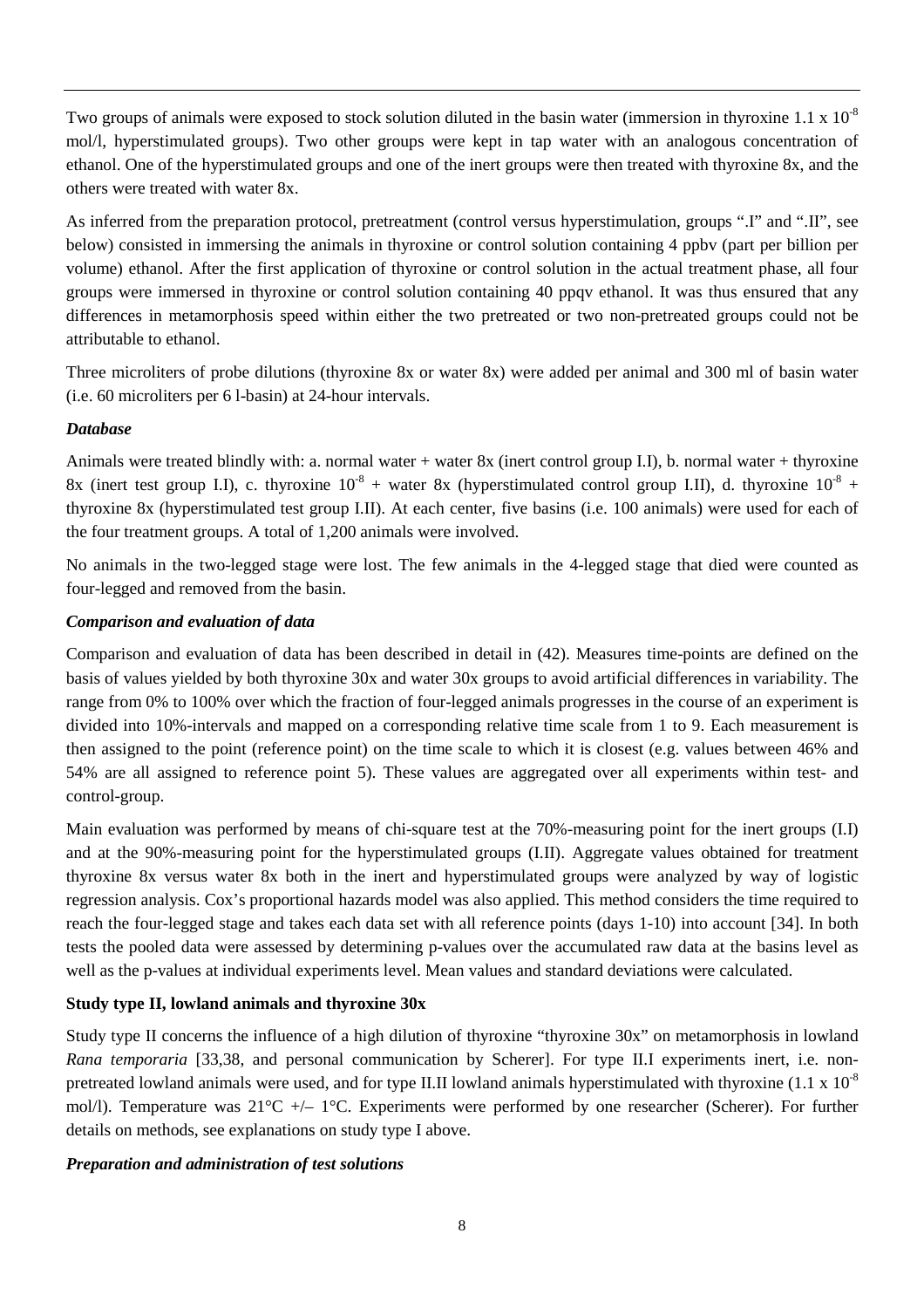To prepare test dilution thyroxine 30x, the stock solution  $(1.1 \times 10^{-4} \text{ mol/}l)$  (see type I studies above) was further diluted with pure double distilled water in 26 1:10 steps and agitated after each dilution step according to a standardized protocol. Analogously, 40% ethanol (vol/vol) was further diluted with pure double distilled water in 26 steps 1:10 (water 30x). Probe dilutions were added at 24-h or 48-h intervals, i.e. application intervals were not uniform across experiments. For further details on methods, see explanations on study type I above.

#### **Study type III, hyperstimulated lowland animals treated with thyroxine 30x from the spawn stage on**

Study type III concerns the influence of thyroxine 30x compared to water 30x on hyperstimulated lowland *Rana temporaria* treated from the spawn stage on [44]. The objective of study type IV was to investigate whether earlier onset of pretreatment with thyroxine  $(1.1 \times 10^{-8} \text{ mol/l})$ , prepared in pure water) sensitizes lowland animals to thyroxine 30x.

The influence of thyroxine 30x on metamorphosis was studied in lowland *Rana temporaria* from the spawn stage on. Hyperstimulated animals (spawn, later larvae) were treated either with thyroxine 30x or water 30x. Development was monitored by documenting the number of animals that entered the four-legged stage. Temperature was 21+/–1°C. The experiment was performed by one researcher (Helmut Graunke, Interuniversity College). For further details on methods, see study types I and II above.

# **RESULTS**

#### **Study type I, lowland animals and thyroxine 8x**

In type I.I experiments (*non*-hyperstimulated animals) performed by Scherer and Zausner, the number of animals that reached the four-legged stage at defined measuring points was slightly smaller in the group treated with thyroxine 8x compared to water 8x. In Lassnig no difference was found between groups. Heckmann found slightly higher values in thyroxine 8x-group compared to control group [35]. Overall difference at the 70% measuring point was not statistically significant ( $p > 0.05$ ). Use of other statistical methods led to similar results (for details, see [34]; 1 SD was  $\pm$ /– 6% in both test and control group, and effect size was 0.3 (small).

In type I.II experiments (hyperstimulated animals), the number of animals that reached the four-legged stage was smaller in hyperstimulated thyroxine 8x-group compared to hyperstimulated water 8x-group. The inhibiting effect at the 90% measuring point was statistically significant in Scherer ( $p < 0.05$ ) and Zausner ( $p < 0.01$ ) but not of Lassnig (p > 0.05) laboratory. When data were pooled effect was significant (p < 0.01); 1 SD was about  $+/-14\%$  in both test and control group, and effect size was 0.82 (large) (Figure 1).



**Figure 1**. Influence of moderately diluted and agitated thyroxine tested versus analogously prepared water on hyperstimulated lowland amphibians. Pooled results from three researchers. Ordinate = cumulative frequency of four-legged tadpoles in  $\%$  (= N). Abscissa = points in time. Blue dotted line: frequency of animals treated with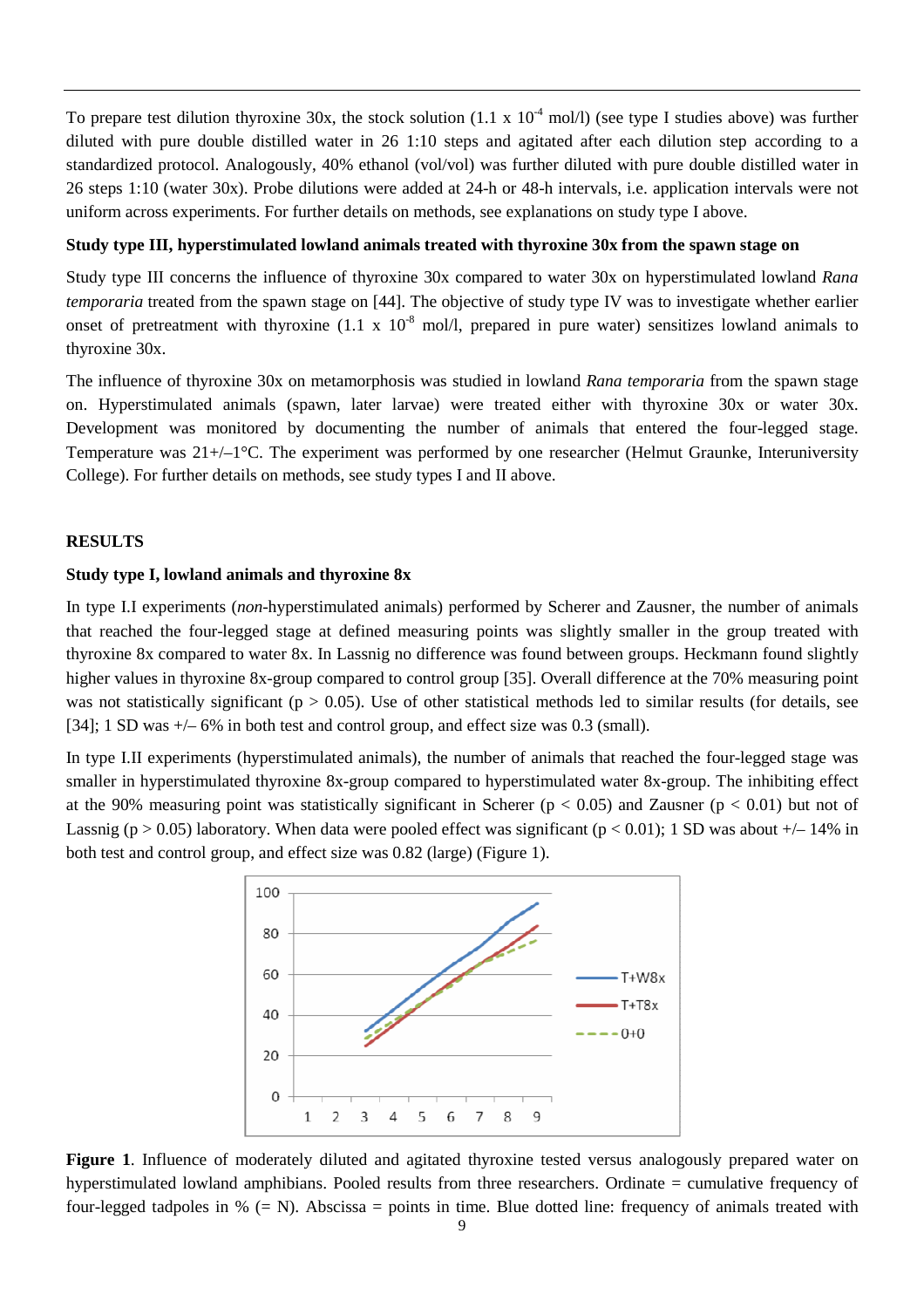water 8x; red dotted line: with thyroxine 8x; Blue line: frequency of hyperstimulated animals treated with water 8x; red line: hyperstimulated animals treated with thyroxine 8x, green dotted line: non-hyperstimulated not treated animals. For explanation, see text. Data combined and recalculated from (39).

**Table 2:** Details of sub-experiments on the influence of moderately diluted and agitated thyroxine on hyperstimulated lowland amphibians. ST: "steps of ten": see Methods; black figures: raw data; blue: sums of raw data from T30x + W30x groups for calculation of "ST"; red: application of "ST" to T30x + W30x groups separately. (Table 2 is available as a supplementary xls file [58])

### **Study type II, lowland animals and thyroxine 30x**

In types II.I and II.II experiments there was no statistically significant difference between test and control groups (p  $> 0.05$ ).

#### **Study type III, hyperstimulated lowland animals treated with thyroxine 30x from the spawn stage on**

Animals treated with test solution were found to metamorphosize slower than control animals, i.e. effect of thyroxine 30x was (as in the previous studies) opposed to thyroxine usual effect. The number of test animals that reached the four-legged stage at defined time-points was smaller in the group treated with thyroxine 30x at some but not at all time-points compared to water 30x (Figure 2). At the 90%-measuring point, this difference was significant ( $p < 0.01$ ).



**Figure 2**. Influence of extremely diluted and agitated thyroxine added from the spawn stage onwards on hyperstimulated lowland amphibians.  $N = 500$  per group. Green dotted line: non-hyperstimulated animals treated with inert water. For further explanation, see legend to Figure 1 and text. Data recalculated from (44).

**Table 3**. Details on the experiment on the influence of extremely diluted and agitated thyroxine added from the spawn stage onward on hyperstimulated lowland amphibians. For explanation, see table 2. (Table 3 is available as a supplementary xls file [59])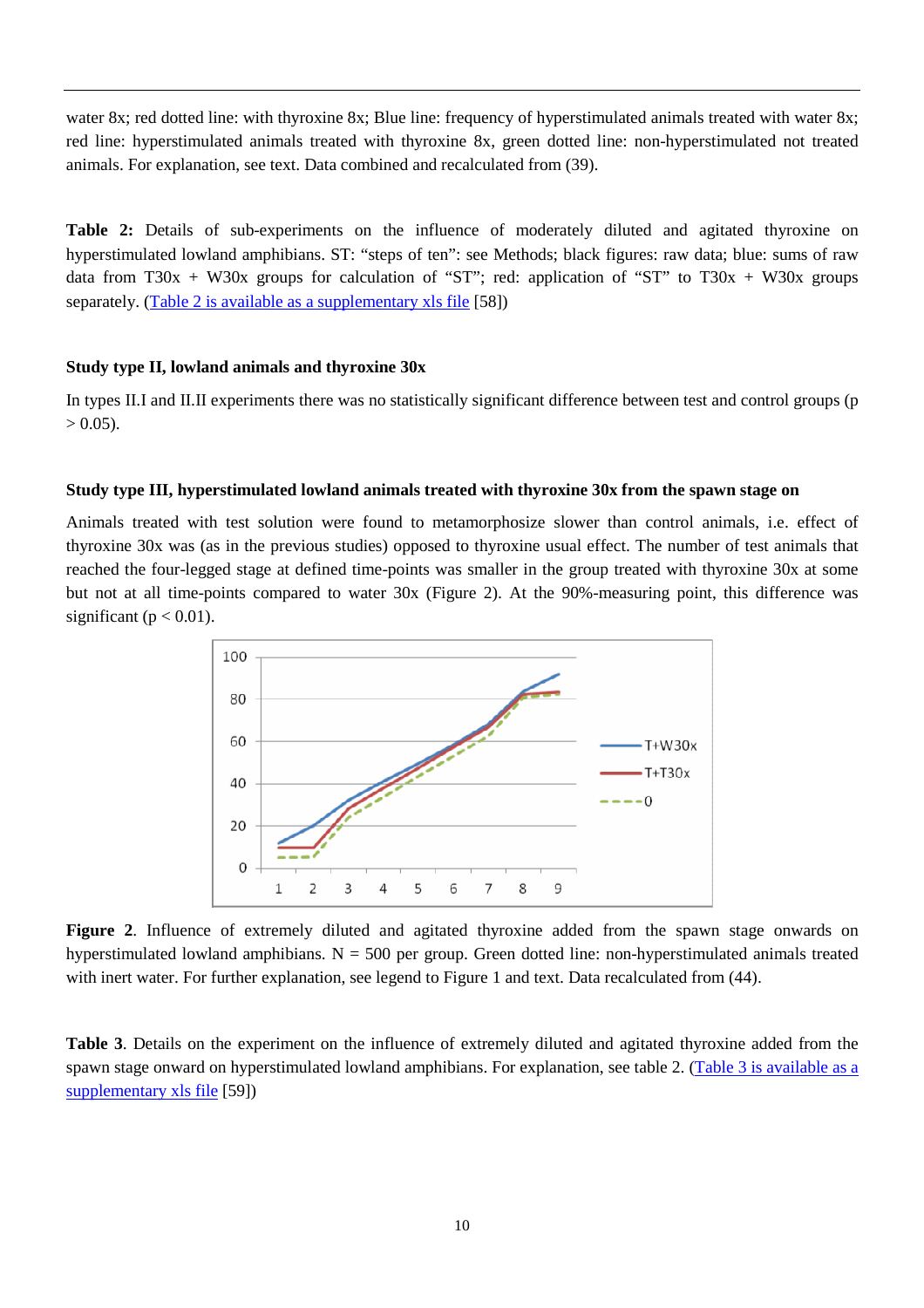### **DISCUSSION**

These experiments were inspired by the appeal of intoxication studies as an interesting tool for research in the field of homeopathy: an organism is first intoxicated with a molecular agent and then an attempt at detoxification or "cure" is made by applying the same agent in diluted and agitated ("potentiated") form. Initial choice of the amphibian model was motivated by the fact that rapid increase in thyroxine blood levels occurs during metamorphosis. We believe this justifies the notion of an "exceptional" (albeit non-intoxicated) state (type ".I" studies). In type ".II" studies, animals are artificially hyperstimulated by thyroxine (i.e. "intoxicated") before an attempt at "cure" is made by applying thyroxine in potentiated form.

Inert lowland amphibians were found not to visibly react to thyroxine 8x, but thyroxine 8x can slow down metamorphosis in lowland amphibians when pretreated (hyperstimulated) with thyroxine. In other words, pretreatment with thyroxine can enhance thyroxine 8x reverse or "curative" effect. Furthermore, amphibians from lowland biotopes were found not to visibly react to high dilution thyroxine 30x.

In contrast, thyroxine 30x does slow down metamorphosis in inert highland amphibians [42]. This was observed by five researchers in most of altogether 20 experiments, and it seems to be the most reliable bioassay found in research in amphibians and diluted agitated thyroxine so far. However, pretreatment (hyperstimulation) of highland animals with thyroxine does not lead to a more marked effect of thyroxine 30x; rather the effect was smaller compared to non.pretreatment [42].

In a pilot study thyroxine 30x was found to slow down metamorphosis in lowland amphibians hyperstimulated with thyroxine from the spawn stage on. In other words, pretreatment with thyroxine can enhance a reverse or "curative" effect of thyroxine 30x. However, the special design tested has to be further investigated before general conclusions on the possibility to influence lowland *Rana temporaria* by extremely diluted thyroxine can be drawn.

Different degrees of the experimental effect seem to be due to different degrees of amphibian sensitivity towards diluted and agitated thyroxine. This in turn seems to depend on whether animals come from lowland or highland biotopes.

From these studies we conclude that there appears to be a relationship between the effect of thyroxine prepared according to homeopathic technique and naturally or artificially elevated thyroxine levels in animals during metamorphosis. It is reasonable to suppose that highland larvae of *Rana temporaria* become adapted to an environment requiring comparatively higher thyroxine levels or high sensitivity to thyroxine. This would be a plausible explanation for the consistent response found in experiments performed with extremely diluted thyroxine.

These results suggest that administering diluted and agitated thyroxine to amphibian larvae during thyroxinecontrolled metamorphosis is in a certain sense analogous to the intoxication-detoxification concept used in other homeopathy research models, although in our experimental model the intoxication dose and its effect on responsiveness do not seem to correlate in a linear manner.

Results of independent researchers backing some of our findings [45,46,47] were described in (42, see discussion section). Guedes *et al.* investigated histological changes during tail absorption and found higher apoptosis rate (programmed cell death) in the test group [46]. Interesting work has already been performed regarding signal proteins modulation by dilutions prepared according to homeopathic technique [12,48]. However, in keeping with our principle of avoiding invasive methods we chose not to pursue this question any further.

It is interesting to note that a thyroxine-sensitive state may be influenced by diluted and agitated thyroxine, and that even after extreme dilution beyond Avogadro's limit, information from the original thyroxine molecule appears to be stored in or linked to liquid water. Some biophysical theories support the possibility of such findings [49]. Physics research revealed through radiation coupling that water dipoles might develop phase coherent oscillations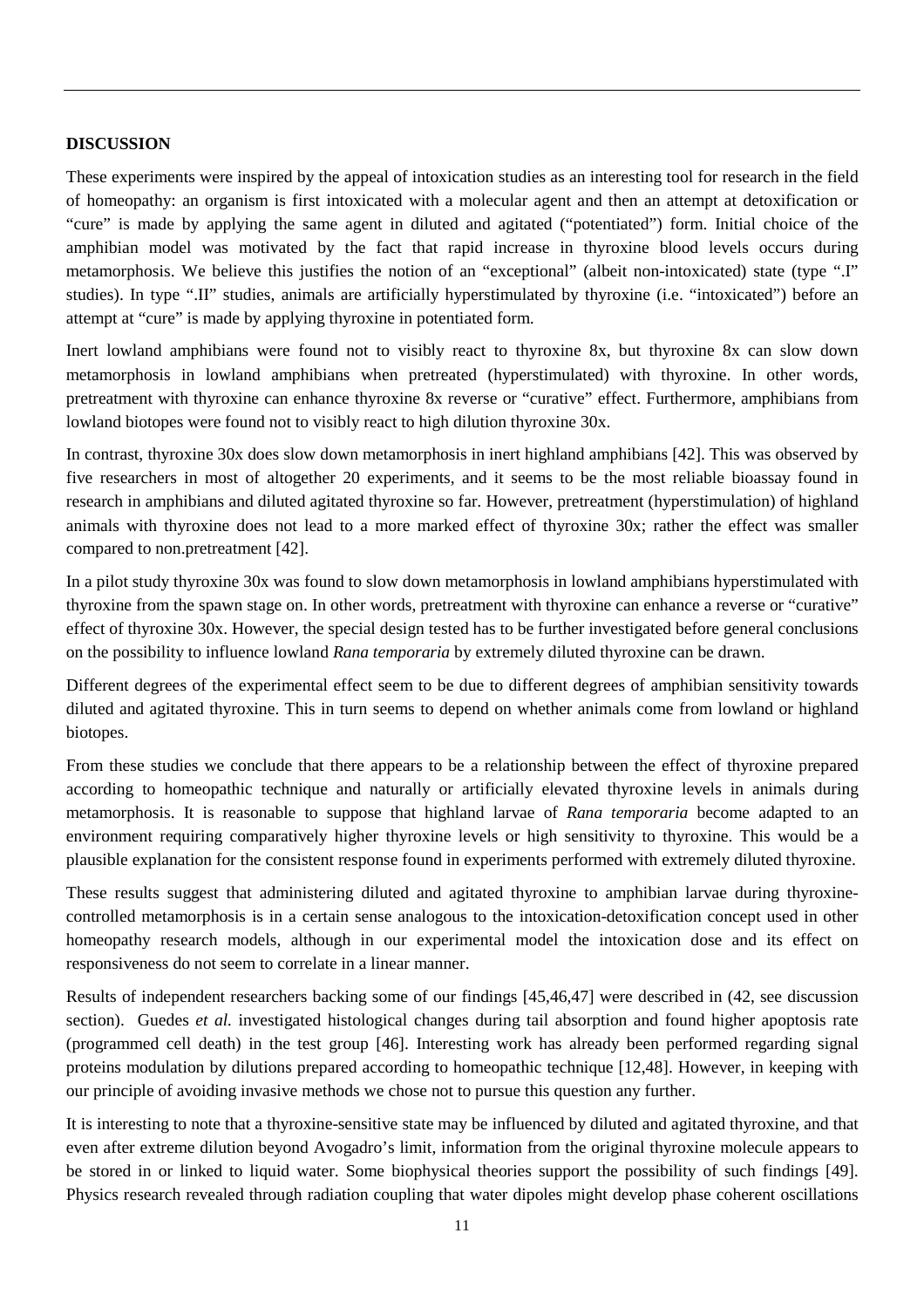[50]. It was suggested that these can be modulated as a time-ordered pattern of signals forming "liquid crystals". UV spectroscopy may be an adequate tool for research in this field [51]. We are inclined to believe that the theoretical explanation of homeopathy - just as the explanation of a wide range of other phenomena in physiology, psychology and epistemology - will be inspired in the future by de Broglie's concept of the wave nature of particles and the particle nature of waves [52,53].

Research along biophysics line may be stimulated by the finding that diluted and agitated substances sealed in glass vials may influence physiological processes [54]. Using two-legged *Rana temporaria*, researchers found in some but not all cases that animals treated with *thyroxine 30x sealed in glass vials* metamorphosed slower than control animals treated with *water 30x sealed in glass vials* (figure 3).

A total of seven sets of experiments were performed. The number of animals that reached the four-legged stage was smaller in the test compared to the control group. An inhibiting effect at the 70% measuring point was statistically significant when all data were pooled ( $p < 0.01$ ); for the experiments treated separately, it was significant only in Scherer-Pongratz laboratory ( $p < 0.01$ ), while it was visible as a trend ( $p > 0.05$ ) in Endler, Vinattieri (Turin) and Hilgers (Vienna) laboratories, and there was no difference between groups ( $p > 0.05$ ) in Dieterle main experiment (Graz). However, when in a small experiment Dieterle used quartz glass vials instead of soft soda glass, there was less metamorphosis speed in thyroxine 30x compared to control group (figure 4).



**Figure 3**. Influence of extremely diluted and agitated thyroxine sealed in glass vials.  $N = 1710$  per group. For further explanation, see legend to Figure 1 and text. Data recalculated from (55).

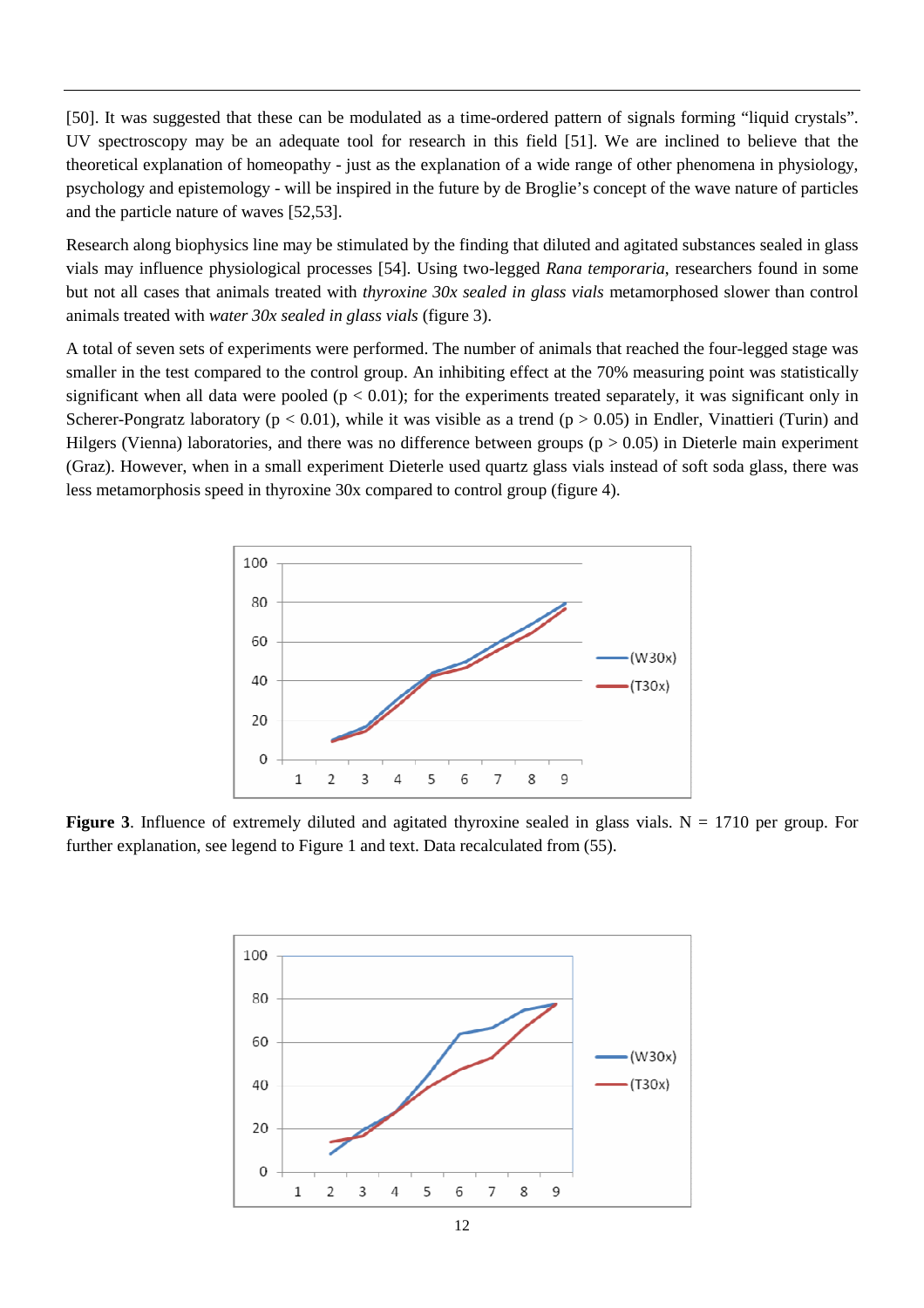**Figure 4.** Result of a pilot experiment using thyroxine 30x sealed in quartz glass vials.  $N = 36$  per group. For further explanation, see legend to figure 1 and text. Data recalculated from (55).

A comprehensive overview on the state of repetitions of fundamental research models for dilutions beyond  $10^{23}$ was given in ref 10. Research into homeopathy was described in the divulgation-book "Homeopathy – An Expedition Report" [33]. This book also discusses further types of studies with amphibians [56,57].

# **ACKNOWLEDGEMENTS**

Thanks are due to all who performed experiments between 1990 and 2010. The paper presented here is part of a doctoral dissertation.

### **REFERENCES**

[1] Baumgartner S. Reproductions and reproducibility in homeopathy: Dogma or Tool? J Altern Complement Med 2005; 11: 771-772

[2] Baumgartner S. The state of basic research on homeopathy. In: New directions in homeopathy research - Advice from an interdisciplinary conference. Eds: H Albrecht, C Witt, KVC-Verlag, Essen, Germany, 107–130 (2009)

[3] Albrecht H, van Wijk R, Dittloff S. A new database on basic research in homeopathy. Homeopathy 2002; 91: 162-165.

[4] Endler PC. Fundamental research into high dilution effects. A classification of non-clinical research topics. In: Fundamental Research in Ultra High Dilution and Homoeopathy. Eds: J Schulte, P C Endler, Kluwer Academic Publishers, Dordrecht (Netherlands) 1998.

[5] Göldner C. [Review and evaluation of new toxicological experiments performed with homeopathic preparations.] Review und Evaluierung von neuen, mit homöopathischen Zubereitungen durchgeführten toxikologischen Experimenten. [Dissertation] University of Graz 2006.

[6] Linde K, Jonas WB, Melchart D, Worku F, Wagner H and Eitel F. Critical review and meta-analysis of serial agitated dilutions in experimental toxicology. Hum Exp Toxicol 1994; 13: 481-482.

[7] Vickers AJ. Independent replication of pre-clinical research in homoeopathy: a systematic review. Res Compl Med / Forsch Komplementaermed 1999; 6: 311-320.

[8] Walach H, Jones WB, Ives J, Wijk RV, Weingartner O. Research on homeopathy: state of the art. J Altern Complement Med 2005; 11: 813-29.

[9] Witt CM, Bluth M, Albrecht H, Weisshuhn TE, Baumgartner S, Willich SN: The in vitro evidence for an effect of high homeopathic potencies – a system review of the literature. Complement Ther Med 2007; 15: 128-38.

[10] Endler PC, Thieves K, Reich R, Matthiessen PF, Bonamin L, Scherr C, Baumgartner S. Repetitions of fundamental research models for homeopathically prepared dilutions beyond 10e-23: a bibliometric study. Homeopathy 2010; 99: 25-36.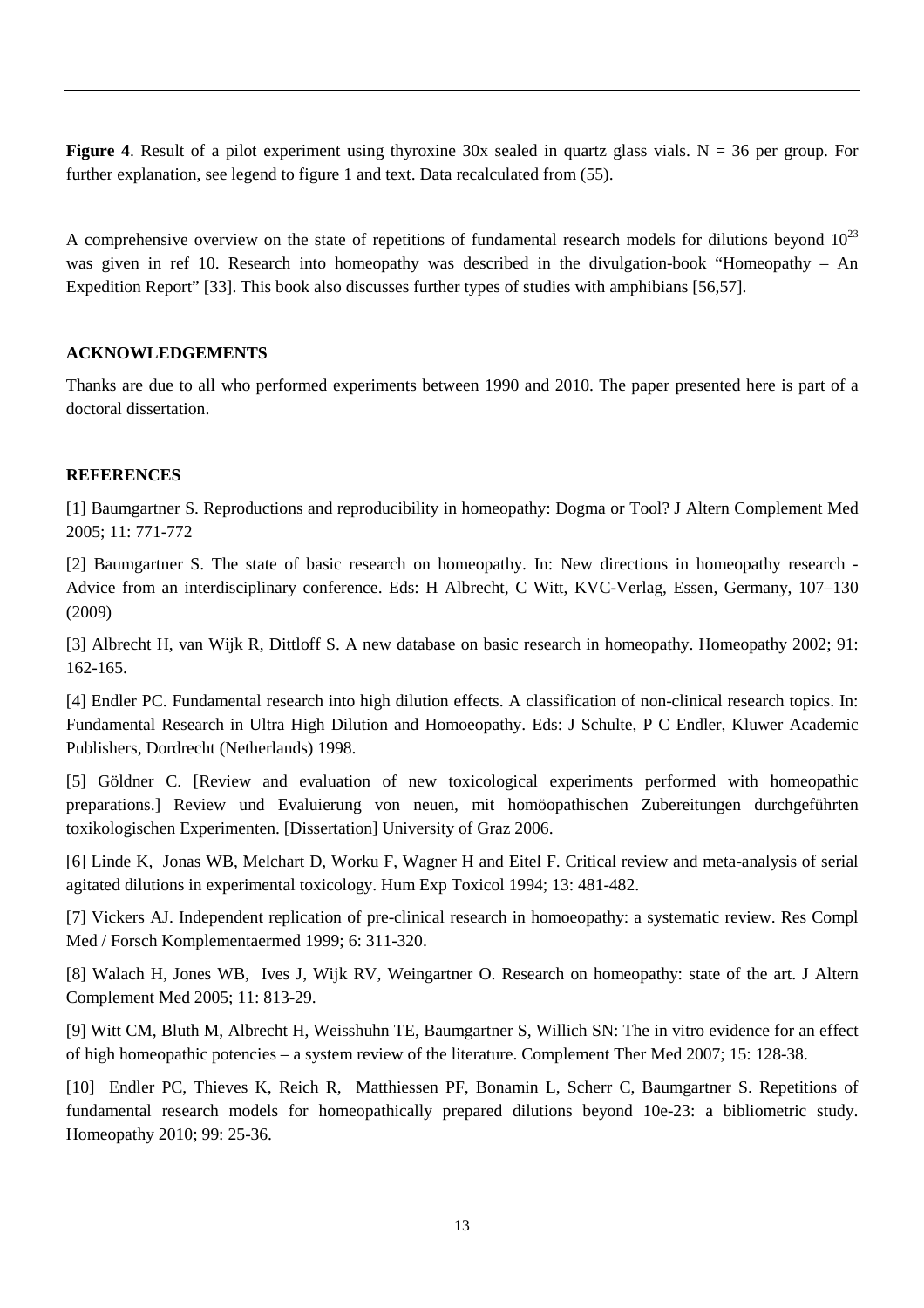[11] Jäger T, Scherr C, Simon M, Heusser P, Baumgartner S. Effects of Homeopathic Arsenicum Album, Nosode and Gibberellic Acid Preparations on the Growth Rate of Arsenic-Impaired Duckweed (Lemna gibba L.). The Scientific World Journal 2010; 10: 2112 – 2129.

[12] Endler PC, Matzer W, Reich C, Reischl T, Hartmann AM, Thieves K, Pfleger A, Hofäcker J, Lothaller H, Scherer-Pongratz W. Seasonal variation of the effect of extremely diluted agitated gibberellic acid (10e-30) on wheat stalk growth – a multi researcher study. The Scientific World Journal 2011; 11: 1667-1678.

[13] Roth C. Literature review and critical analysis on the topic of "In- and Detoxication Experiments in Homeopathy". Berlin Res J Hom 1991; 1: 111-117.

[14] König K. [On the effect of extremely attenuated ("homeopathic") dilutions of metallic salts on the development and growth of tadpoles]. Über die Wirkung extrem verdünnter ("homöopathischer") Metallsalzlösungen auf Entwicklung und Wachstum von Kaulquappen. Zschft ges exp Med 1927; 56: 881-893.

[15] Giersberg H. [Hormones] Hormone. Eds: Springer, Berlin (Germany) 1972.

[16] Wehner R, Gehring G. [Zoology] Zoologie. Eds: Thieme, Stuttgart (Germany) 1990.

[17] Pitt-Rivers R, Trotter WR. The Thyroid Gland. Eds: Butterworth, London (UK) 1964.

[18] Kollros JJ. Mechanisms of amphibian metamorphosis: Hormones. Amer Zool 1961; 8: 107-114.

[19] Moser H. [A contribution to the analysis of thyroxine effects in studies with tadpoles and on the question about the conclusion of the early dispositions of the metamorphosis reaction system] Ein Beitrag zur Analyse der Thyroxinwirkung im Kaulquappenversuch und zur Frage des Zustandekommens der Fruehbereitschaft des Metamorphose-Reaktionssystems. Rev Suisse Zool 1950; 57:1-144.

[20] Tata JR. Early metamorphic competence of Xenopus larvae. Develop Biol 1968; 18: 415-441.

[21] Prahlad KV, DeLanney LE. A study of induced metamorphosis in the Axolotl. J Exp Zool 1965; 160:137-146.

[22] Chou HI, Kollros JJ. Stage modified responses to thyroid hormones in Anurans. Gen Comp Ednocrinol 1974; 22: 255-260.

[23] Dodd MHJ, Dodd JM. The Biology of Metamorphosis. In: Physiology of Amphibia, vol. 3. Eds: Academic Press, London (UK) 467-599; 1976.

[24] Galton VA, Cohen JKS. Action of thyroid hormones in premetamorphic tadpoles: an important role for thyroxine? Endocrinology 1980; 107:1820-1826.

[25] Weil MR. Changes in plasma thyroxine levels during and after spontaneous metamorphosis in a natural population of the green frog, Rana clamitans. Gen Comp Endocrinol 1986; 62: 8-12.

[26] Zelzer G. [In vitro researches into intestinal phenylalanine reabsorption before and during metamorphosis in Bufo viridis tadpoles] In vitro Untersuchungen zur intestinalen Phenylalaninresorpion vor und waehrend der Metamorphose bei Kaulquappen von Bufo viridis. Doctoral dissertation, Graz University. 1990.

[27] Saxen L. The onset of thyroid activity in relation to the cytodifferentiation of the anterior pituitary. Acta Anat 1958; 32: 87-100.

[28] Kaye NW. Interrelationships of the thyroid and the pituitary in embryonic and premetamorphic stages of the frog Rana pipiens. Gen Comp Endocrinol 1961; 1: 1-19.

[29] Dodd JM. Studies on amphibian metamorphosis using  $I^{131}$ . J Physiolog (London) 1955; 130: 11.

[30] Hanaoka Y. Uptake of  $I^{131}$  by the thyroid gland during metamorphosis in Xenopus laevis. J Fac Sci Hokkaido Univ 1966; 16: 106-112.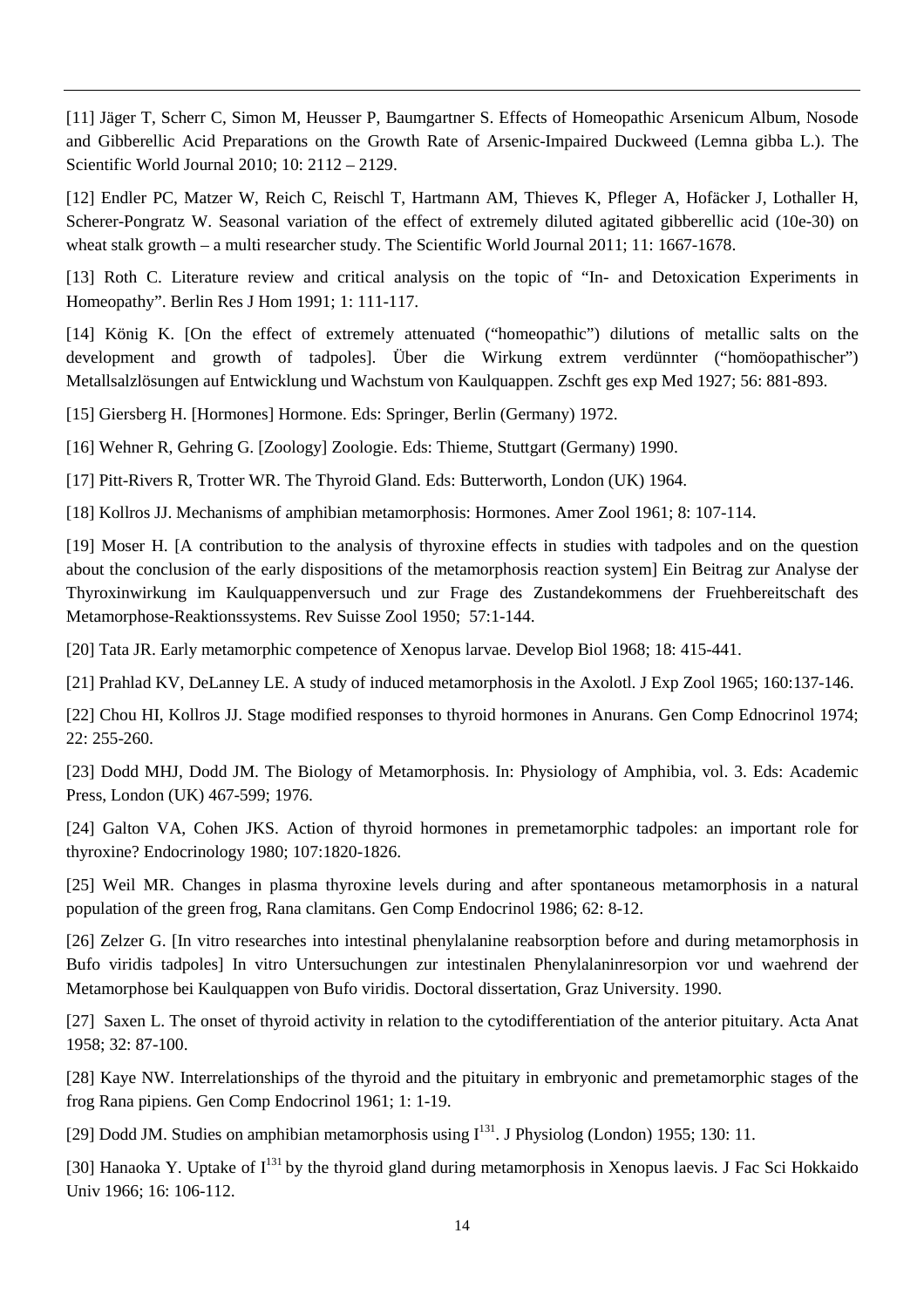[31] Neuenschwander P. [Thyroid ultrastructure and iodine intake in African clawed frog (Xenopus laevis daud.) larvae] Ultrastruktur und Jodaufnahme der Schilddruese bei Larven des Krallenfrosches (Xenopus laevis daud.) Z Zellforsch Mikrosk Anat 1972; 130: 553-574.

[32] Lipner H, Hazen S. Extra thyroidal iodine pump in tadpoles (Rana grylio). Science 1962; 138: 898-899.

[33] Endler PC. Homeopathy research – an expedition report. An old healing system gains plausibility. Eds: edition@inter-uni.net, Graz (Austria) 2003.

[34] Endler PC, Luedtke R, Heckmann C, Zausner C, Lassnig H, Scherer-Pongratz W, Haidvogl M, Frass M. Pretreatment with thyroxine (10e-8 parts by weight) enhances a "curative" effect of homeopathically prepared thyroxine (10e-13) on lowland frogs. Res Compl Med / Forsch Komplementaermed 2003; 10: 137-142.

[35] Heckmann C. [Influence of homeopathically and non-homeopathically prepared dilutions of thyroxine on the metamorphosis speed of common frog (Rana temporaria L.)] Einfluss homoeopathisch und nicht homoeopathisch hergestellter Thyroxinloesungen auf die Metamorphosegeschwindigkeit beim Grasfrosch (Rana temporaria L.). Doctoral dissertation Xenopus laevis, Tubingen University. 1997.

[36] Gosner KL. A simplified table for staging anuran embryos and larvae with notes on identification. Herpetologica 1960; 16:183-190.

[37] [Homeopathic Pharmacopoea, 1<sup>st</sup> edition]. Deutscher Apothekerverlag, Eds: Stuttgart and Govi Verlag, Frankfurt (Germany) 1978.

[38] Endler PC, Pongratz W, van Wijk R, Kastberger G, Haidvogl M. Effects of highly diluted succussed thyroxine on metamorphosis of highland frogs. Berlin J Research Hom 1991; 1: 151-160.

[39] Zausner C, Lassnig H, Endler PC, Scherer W, Haidvogl M, Frass M, Kastberger G, Lüdtke R. [The effect of "homeopathically" prepared thyroxine on the metamorphosis of highland amphibians. Results of a multicentric control study. Die Wirkung von "homöopathisch" zubereitetem Thyroxin auf die Metamorphose von Hochlandamphibien. Ergebnisse einer multizentrischen Kontrollstudie. Perfusion 2002; 17: 268-276.

[40] Endler PC, Schulte J. (eds.). Ultra High Dilution: Physiology and Physics. Kluwer Academic Publishers, Dordrecht (Netherlands) 1994.

[41] Schulte J, Endler PC (eds.). Fundamental Research in Ultra High Dilution and Homoeopathy. Kluwer Academic Publishers, Dordrecht (Netherlands), 1998.

[42] Lingg G, Endler PC. Highland amphibians – Recalculation of data from 1990 to 2010 on the effects of extremely diluted thyroxine. Int J High Dilution Res [online]. 2011 [cited YYYY Month dd]; 10(37): <#from-#to.> Available from: http://www.feg.unesp.br/~ojs/index.php/ijhdr/article/view/429/541

[43] Welles SU, Endler PC, Scherer-Pongratz W, Suanjak-Traidl E, Weber S, Frass M, Spranger H, Lothaller H. Pretreatment with thyroxine (10e-8) and the effect of homeopathically prepared thyroxine (10e<sup>-30</sup>) on highland frogs - a multi-researcher study. Res Compl Med / Forsch Komplementaermed 2007; 14: 353-357.

[44] Graunke H, Endler PC, Scherer-Pongratz W, Frass M, Lothaller H. Treatment of lowland frogs from the spawn stage on with homeopathically prepared thyroxine (10e-30). The Scientific World Journal 2007; 7: 1697- 1702.

[45] Guedes JRP, Ferreira CM, Guimaraes HMB, Saldiva PHN, Capelozzi VL. Homeopathically prepared dilution of Rana catesbeiana thyroid glands modifies its rate of metamorphosis. Homeopathy 2004; 93:132-137.

[46] Guedes JRP. [Homeopathic ultradilution of triiodothyronine alters apoptosis in Rana catesbeiana tadpoles tails: in vitro]. Ultradiluicao homeopatica de triiodotironina altera a apoptose cellular da cauda de girinos de Rana catesbeiana: in vitro. [dissertation] Sao Paulo University. 2009.